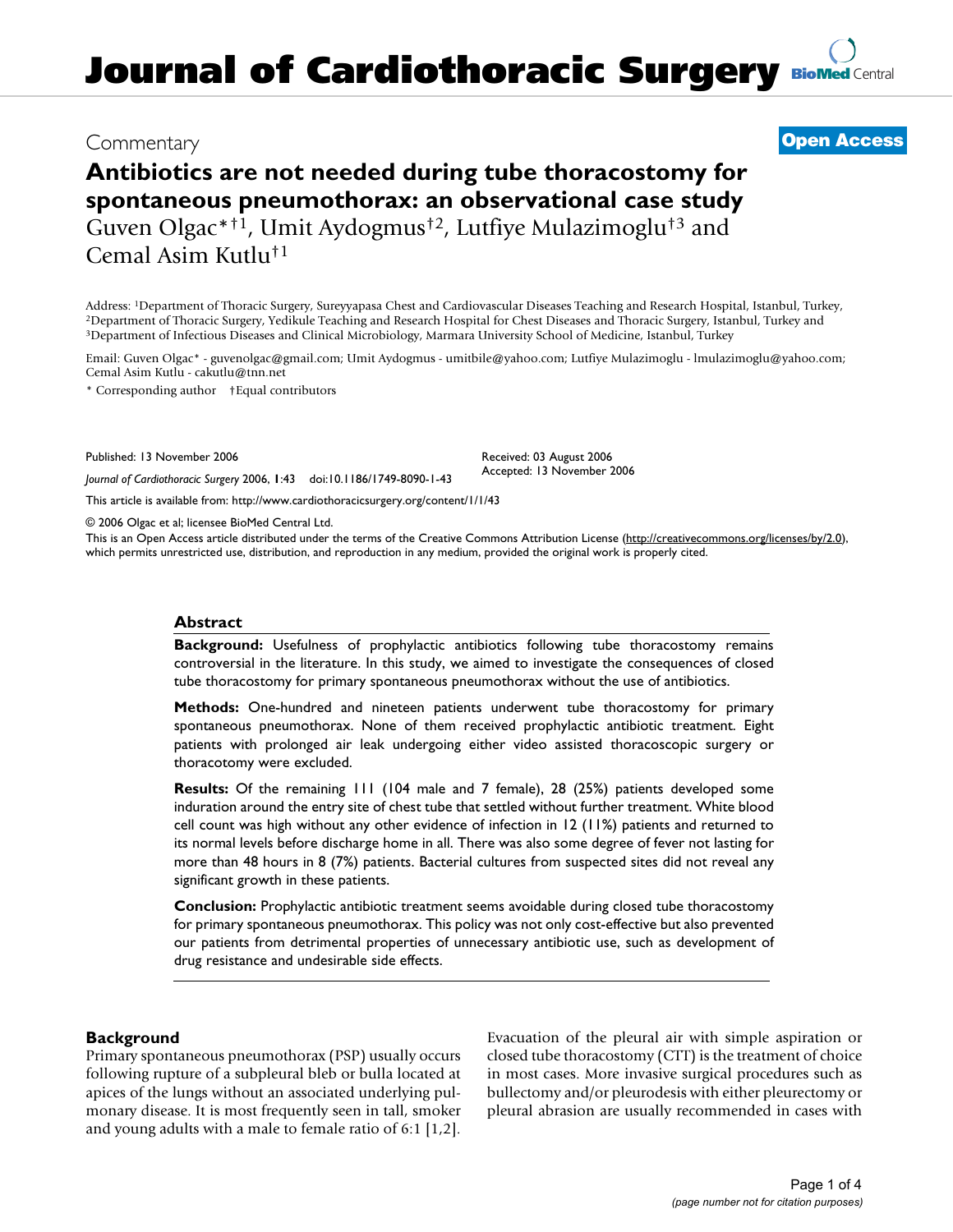recurrent disease and occasionally at the first episode in certain circumstances [1].

Different opinions exist regarding the use of prophylactic antibiotics following insertion of a chest tube and only very few and rather old papers on this topic are listed in recent literature [3,4]. BTS (British Thoracic Society) guidelines for the management of spontaneous pneumothorax either do not examine or give indications on antibiotics use. Attention was pointed only toward the importance of sterile technique in CTT [1]. Antibiotics are not obligatory for the prophylaxis of surgical infections in the current practice. It may therefore be omitted in cases with no additional risk factors necessitating antibiotic prophylaxis following CTT [5]. Thus, we have adopted our practice accordingly, and have not been using prophylactic antibiotics in such cases since the beginning of the year 2001. This study aims to rationalize the use of prophylactic antibiotics in this cohort of patients and compare our three and a half years of experience with those of reported in the medical literature.

## **Methods**

One hundred and nineteen patients underwent CTT for PSP between January 2001 and June 2004. Eight patients with prolonged air leak (> 7 days) undergoing either video-assisted thoracoscopic surgery or thoracotomy were started on our standard prophylactic antibiotic treatment [6] and therefore excluded from the study. Data of the remaining 111 patients was extracted from hospital's case notes and evaluated retrospectively.

Diagnosis of a PSP was achieved on the basis of posteroanterior chest X-ray (CXR) together with detailed questioning of patient's past medical history. A computerized tomography of the chest was also obtained for patients in whom the diagnosis was unconvinced. Patients with secondary spontaneous pneumothorax and those of PSP in association with either history of a malignancy or a systemic disease (e.g. diabetes mellitus, steroid use, chemotherapy etc.) were excluded from the study.

CTT was performed in a sterile setting in the emergency room using 10% povidone iodine for skin antisepsis and 2% Lidocaine for local anaesthesia. According to patient's body size, chest tubes of either 20 or 24 Fr size were inserted via 5th or 6th intercostal space at the mid-axillary line of the affected site, fixed to the skin with No. 0 silk suture and connected to an under-water seal drainage system. Position of the drain and lung expansion was verified with a control CXR that was obtained within one hour following the procedure. If the lung was not fully expanded, a suction of 20 cm  $H<sub>2</sub>O$  was applied on the drain. Pain relief was achieved with divided daily oral doses of 2 g. of paracetamol and 150 mg. of diclofenac sodium as well as 20 mg. of omeprazole per orally for the stomach protection. Full blood count, biochemistry, erythrocyte sedimentation rate (ESR), C-reactive protein (CRP) and urine analysis were obtained for all patients on admission. After the procedure all patients were evaluated according to the National Nasocomial Infection Surveillance (NNIS) System definitions for surgical site infections [7]. Body temperature, systemic blood pressure and pulse rates were recorded twice daily. White blood cell (WBC) count, ESR and CRP were repeated and samples were taken for cultures in the presence of any clinical evidence that suggests infection such as fever, infiltration in the lung parenchyma on CXR or turbid colour change of pleural drainage fluid. Chest tubes were removed 24 hours after cessation of the air leak and ensuing complete lung expansion on CXR. Air leak persisting for more than 7 days was accepted as "prolonged air leak". Those patients were considered for elective surgery, thus were excluded from the study. Drain stitches were removed as an outpatient on the 7th day following discharge from the hospital for all patients.

## **Results**

Of the 111 patients, there were 104 male and 7 female (M/F ratio = 15:1) with a mean age of  $34.2 \pm 9.7$  (Range: 16 – 52) Patient's other demographic an clinical details are also shown in Table 1. Duration of the CTT was 2 days in 19 (17%), 3 days in 58 (53), 4 days in 29 (26%) and 5 days in 5 (4%) patients with a median of 3 days.

**Table 1: Patient's Demographic Data and Clinical Findings.**

|                                                       | $n = 111$                |  |
|-------------------------------------------------------|--------------------------|--|
| Mean Age ± SD (Min. – Max.)                           | $34,2 \pm 9,7$ (16 - 52) |  |
| <b>Gender (Male/Female)</b>                           | $104/7$ (15:1)           |  |
| Site of Pneumothorax (Left/Right)                     | 65/46                    |  |
| Size of Pneumothorax (Partial/Total)                  | 85/26                    |  |
| <b>Duration of Tube Thoracostomy (Median: 3 days)</b> | 2 days: 19 (%17)         |  |
|                                                       | 3 days: $58$ (%53)       |  |
|                                                       | 4 days: 29 (%26)         |  |
|                                                       | 5 days: $5(%4)$          |  |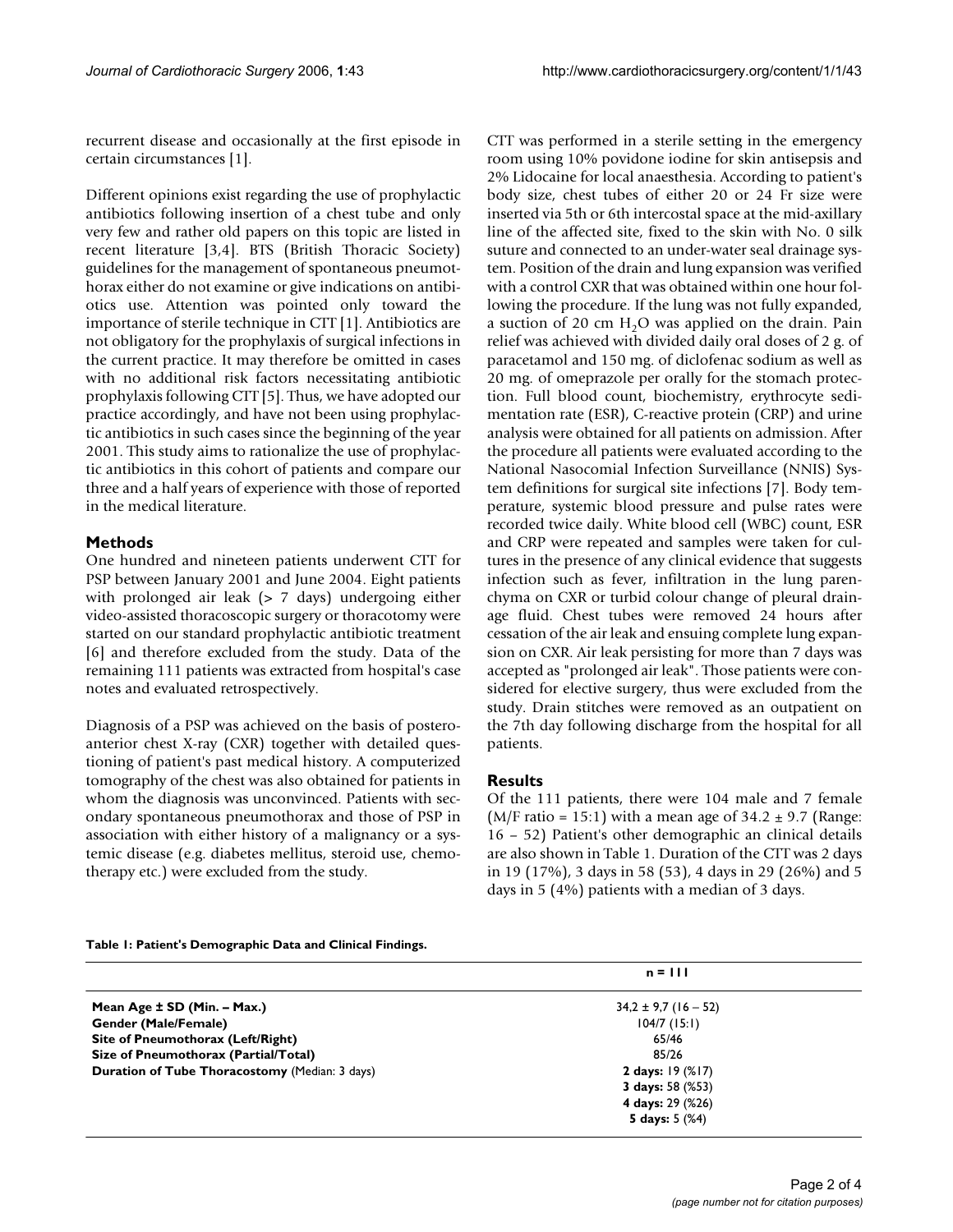Local induration of skin around the entry site of the chest tube was observed in 28 (25%) patients and was attributed to local reaction of the foreign material and invasive procedure. None of them showed any systemic signs of infection, like fever, tachycardia or tachypnea. These patients were followed more closely without any intervention, and all of the local signs disappeared within two weeks time following removal of drain stitches without an additional treatment. In a subgroup analysis, WBC was found to be more than  $11 \times 10^3$ .µL<sup>-1</sup> without an increase in either body temperature or serum CRP level in 12 (11%) patients and cultures from different sites did not show any significant growth. Therefore no antibiotics were started on these patients. On the other hand, 8 (%7) patients developed some degree of fever, not lasting for more than 48 hours. Their WBC and serum CRP levels were also within normal limits and cultures from suspected sites also remained sterile. None of the remaining 91 (82%) patients developed any clinical evidence of infection, therefore, neither routine blood tests were repeated nor were culture and susceptibility tests performed for these patients.

#### **Discussion**

CTT is generally accepted as the first choice of treatment in the management of PSP. Other alternative treatment modalities such as oxygen inhalation with bed rest or simple aspiration using fine bore catheters [1] may be considered for patients with a small pneumothorax. Chemical pleurodesis after CTT or pleurectomy with the use of video-assisted thoracoscopy is recommended for recurrent episodes or even for the first episode in certain circumstances [8,9]. Patients who underwent CTT usually require hospitalization and their chest tubes are removed ensuing that air leak ceased and complete lung expansion has been achieved. Most patients are discharged home 24 hours after drain removal following a control CXR [5].

Wounds are classified in to 4 groups in surgical practice: clean, clean-contaminated, contaminated and dirty. As a surgical intervention, CTT is included in the "clean-contaminated" group of surgical wounds and infection risk of such a wound is 7.7% [10]. Although relevant reports are very limited in the literature, different opinions exist regarding the use of prophylactic antibiotics after CTT. An incidence of up to 6% of chest tube related empyema has been reported in trauma cases and suggested that the administration of prophylactic antibiotics should be considered, particularly where a prolonged period of chest tube drainage might be anticipated [11,12]. In an old controlled study [3] in which clindamycin was chosen for prophylaxis following CTT, the rates of pleural infection were 2,6% and 16% in the clindamycin and control groups, respectively. In contrast, prophylactic antibiotic use caused an increased morbidity in another study [4].

Patients with PSP are usually young adults with no systemic diseases and have enough resistance to bacterial infections. Because duration of CTT is less than a week and the procedure is also performed in a sterile environment, possibility of a bacterial infection is negligible in most cases. Thus, administration of a prophylactic antibiotic after CTT was omitted in patients who sustained PSP with no systemic disease during the study period of 3 years. We have also carefully monitored WBC counts and serum CRP levels as well as some clinical signs suggesting presence of an infection such as fever, tachycardia, and turbid appearance of the draining fluid and inflammation around the entry site of the chest tubes before making the diagnosis of an infection. Minimal inflammation and induration confined to the wound site have carefully been assessed in view of NNIS descriptions and were considered as foreign body reaction rather than a superficial infection. None of our patients developed any clinical signs (e.g. purulent discharge from the wound site, persisting fever, deterioration of the general condition, sepsis, pneumonia, empyema etc.) suggesting an infection that would necessitate an antibiotic treatment, and therefore supported our initial hypothesis. Following three and a half years of experience regarding this particular matter, we continue to employ the same policy with no increase in either infection or complication rates in our practice.

Unnecessary use of antibiotics has some consequences for both the individual patient and the institution regarding the cost-effectiveness and adverse reactions. Prophylactic antibiotic use has also been shown to have a critical role in the selection of antibiotic resistant bacteria to become the dominant colonizing flora and nasocomial pathogens for hospitalized patients [13]. Moreover, one would predict that increasing reliance on the most potent antibiotics used for prophylaxis will -in time- be associated with further increases in the prevalence of these antibiotic-resistant strains.

### **Conclusion**

Our study proved that the patients presenting with PSP do not require antibiotic prophylaxis during CTT. We believe in that such an approach not only decreases the cost of treatment but also prevents patients from undesired side effects of antibiotics.

#### **Authors' contributions**

GO and CAK designed and coordinated the study and drafted the manuscript. UA carried out data collection and the literature search and also contributed to preparation of the manuscript. LM participated in the design of the study and the sequence alignment. She also helped to draft the manuscript. All authors read and approved the final manuscript.